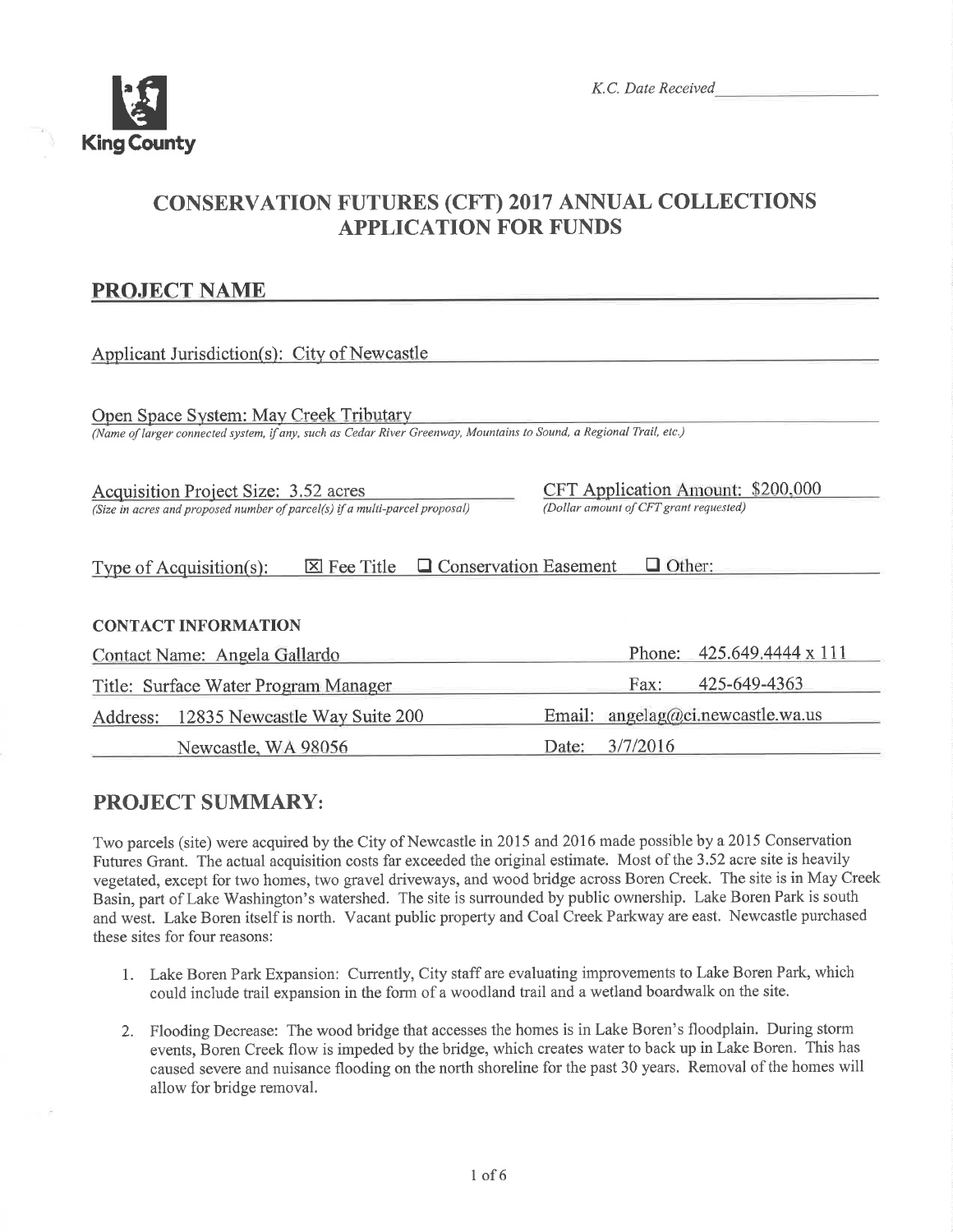- 3. Water Quality Improvement: The two homes on the properties are connected to old septic systems with drain fields adjacent to Boren Creek. These systems do not meet King County Health Department regulations. Removal of the homes and septic systems will result in a water quality improvement to the watershed.
- 4. Old Growth Tree Preservation: There are several large trees on this property including a 5 foot diameter Douglas fir and western red cedar. An arborist has evaluated the trees and has indicated their age at between 300-800 years old. Under public ownership, the preservation of these trees is assured.

o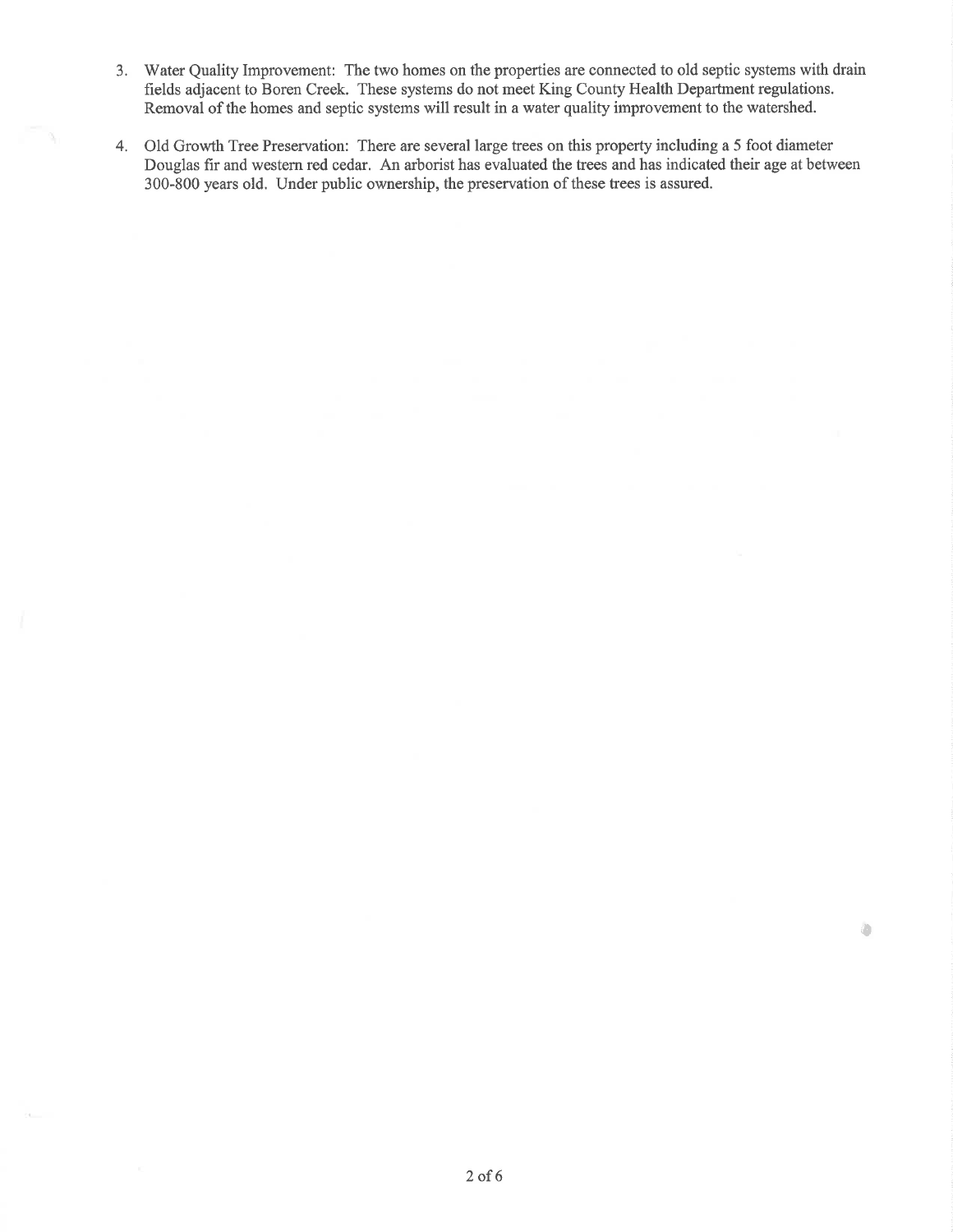#### 1. OPEN SPACE RESOURCES

Please review the attached evaluation criteria. For the **proposed acquisition parcel(s)**, please mark those criteria that apply and thoroughly, yet succinctly, describe in the space below how the proposed acquisition satisfies each marked criteriø. Please clearly describe how these criteria might be met at a landscape level, and how they apply to individual parcels. If restoration is part of the plan, please briefly describe the current condition and the hoped for restored condition that is the goal of the acquisition.

- $\boxtimes$  A. Wildlife habitat or rare plant reserve  $\Box$  E. Historic/cultural resources  $\boxtimes$  B. Salmon habitat and aquatic resources  $\boxtimes$  F. Urban passive-use natural area/greenbelt
- $\boxtimes$  B. Salmon habitat and aquatic resources  $\boxtimes$  C. Scenic resources
- 
- 
- 
- 
- $\boxtimes G$ . Park/open space or natural corridor addition
- $\boxtimes$  D. Community separator  $\boxtimes$  H. Passive recreation opportunity/unmet needs
- A. Wildlife habitat or rare plant species: The City of Newcastle's acquisition of two privately owned parcels (site) provides 3.52 acres of wildlife habitat under new public ownership. Approximately 90%o of the site is currently vegetated and that vegetation will remain. The vegetation is a combination of mature old growth evergreen and deciduous trees, wetland scrub-shrub vegetation and degraded wetland buffer habitat. Existing local wildlife includes black bear, raccoon, squirrel, deer, cougar, bobcats, amphibians and many bird species. Wildlife would continue to use the site. Rare plant species have not been observed on the site. The City plans to restore and enhance degraded wetland and stream buffers following the removal of the homes, driveways, etc.
- B. Salmon habitat and aquatic resources: Salmon habitat exists on the site, specifically in Boren Creek on the east side of the site and Lake Boren to the north. The site's low point is Boren Creek which drains Lake Boren, located immediately north of the site. Boren Creek flows approximately one mile south until the confluence with May Creek. May Creek flows several miles northwest until discharging into Lake Washington. Boren Creek contains fish and fish habitat. Lake Boren is stocked with rainbow trout every couple years by Washington State Department of Fish and Wildlife. Although it is a fairly rare occurrence, several residents have observed Chinook and Coho salmon in Boren Creek. There are several partial barriers to salmon migration downstream in Boren Creek, but they are not considered impassible barriers for salmon. Aquatic resources are present as evidenced by Boren Creek, several contiguous wetlands to Boren Creek and Lake Boren to the north. Boren Creek is essentially the low point in the north-south orientation in the Newcastle plateau between I-405 and Cougar Mountain.
- C. Scenic resources: The site's scenic resources are considerable. Resources include several old growth evergreen trees, at least three wetlands and Boren Creek. Also, Lake Boren abuts the site to the north and lake views are visible from the site.
- D. Community separator: The site would act as a community separator between Coal Creek Parkway and Lake Boren Park. Removal of the two homes would create a more uniform Lake Boren Park boundary with Coal Creek Parkway.
- E. Historic/cultural resources: These resources probably do not apply to this site.
- F. Urban passive-use natural area greenbelt: Urban passive use will be accomplished with a trail built in the woodland / wetland area that will provide access to Lake Boren Park from Coal Creek Parkway. The Boren Creek greenbelt is regionally significant as it stretches nearly l 5 miles from north to south. The greenbelt is centered on Boren Creek and stretches from Lake Boren to the north down to the confluence with May Creek to the south. There are only two road crossings of Boren Creek from the north edge of Lake Boren down to May Creek.
- .
- G. Park/open space or natural corridor addition: This criteria is met. Lake Boren Park will be expanded by several acres, specifically in the form of open space and natural corridor addition. Future restoration would include removal of invasive non-native vegetation such as Himalayan blackberry and knotweed. Enhancement of the wetland and wetland / stream buffers would occur in the future by planting native trees and shrubs, possibly as a Wetland Mitigation Banking Site and/or in partnership with an active local non-profit organization called the Weed Warriors.
- H. Passive recreation opportunity/unmet needs: The acquisition of these properties allows the City to build a new trail from Lake Boren's south shoreline to Coal Creek Parkway. This trail opportunity would be a major public benefit. The trail could be a series ofboardwalks and/or a pedestrian bridge above Boren Creek and Lake Boren's floodplain.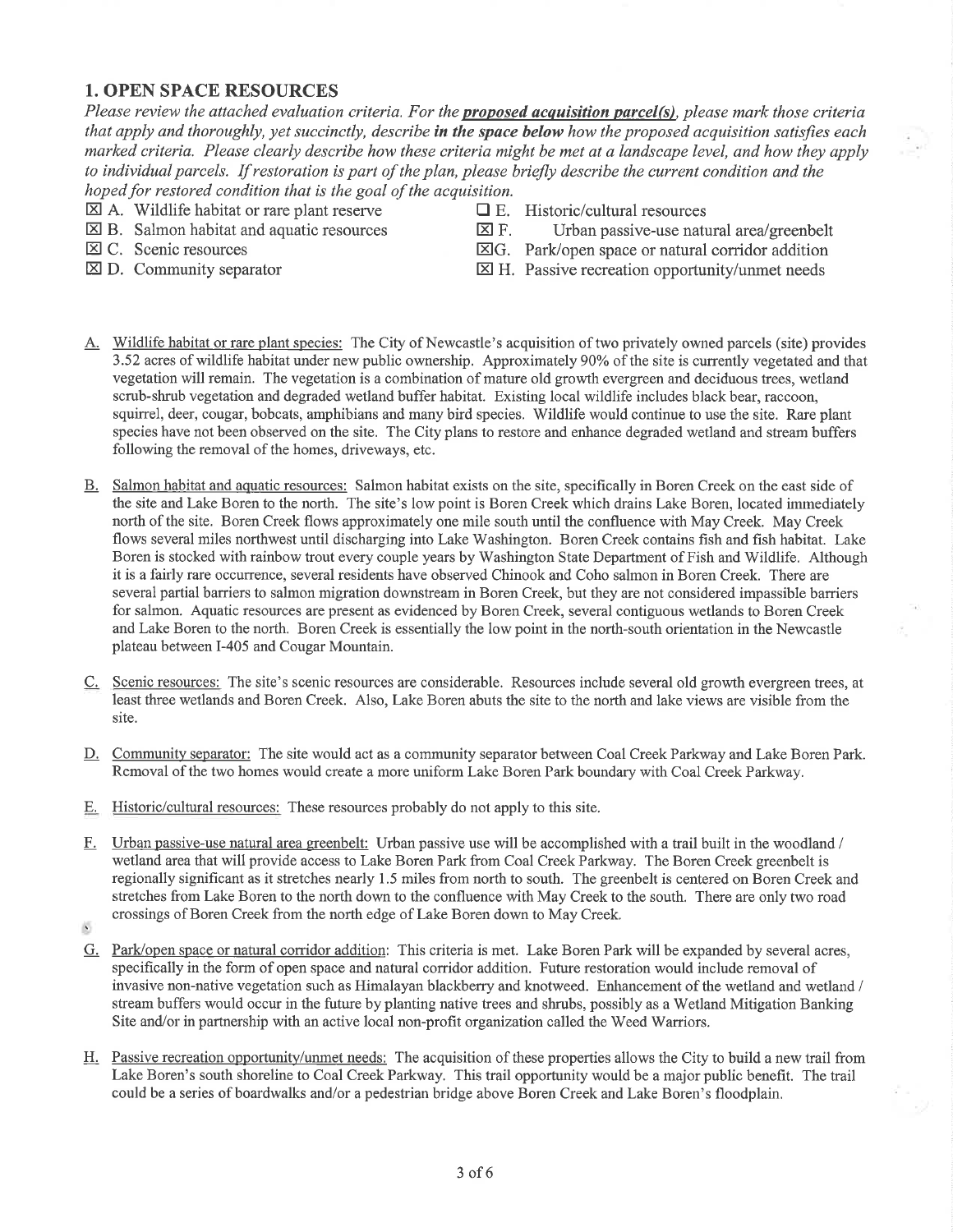### 2. ADDITIONAL FACTORS

For the **proposed acquisition parcel(s)**, please mark all criteria that apply and thoroughly, yet succinctly, describe in the space below how the proposed acquisition satisfies each marked criteria.

- **EX** A. Educational/interpretive opportunity
- $\boxtimes$  B. Threat of loss of open space resources
- EC. Ownership complexity/willing seller(s)/ownership interest proposed
- $\boxtimes$  D. Partnerships Describe any public or private partnerships that will enhance this project
- $\boxtimes$  E. Is the property identified in an adopted park, open space, comprehensive, or community plan?
- **EXECUTE:** Transferable Development Credits (TDC) participation
- A. Educational/interpretative opportunity: Following the addition of a trail, there is the City plans to provide educational sign placards in front of the mature native vegetation. This could be an interpretative opportunity for the local elementary schools. There are several stands of old-growth western red cedar trees. Sign placards could provide <sup>a</sup> history of the trees.
- B. Threat of loss of open space resources: If this property was not acquired by the City, the homes were likely to be demolished and re-developed with new homes. Consequently, the threat of loss of open space resources was definitely present.
- C. Ownership complexity/willing seller(s)/ownership interest proposed: The site was owned by two different property owners. Both properties have been purchased by the City.
- D. Partnerships: Several opportunities for partnerships are imminent at the site. The City and King Conservation District will work weed removal, planting native trees and shrubs, etc. There will be a partnership between the City and Newcastle Trails (another local non-profit) in order to develop a trail through the site. In addition, there will likely be <sup>a</sup> partnership between the City and various local Boy Scout troops, as many Eagle Scouts help build trails and sign kiosks in Newcastle.
- E. Is the property identified in an adopted park, open space, comprehensive, or community plan?: During the past several years, the City's Economic and Community Development Committee has identified this site as a great location for a trail that would connect Lake Boren Park to Coal Creek Parkway.
- F. Transferable Development Credits (TDC) participation: The City of Newcastle does not have this development process available.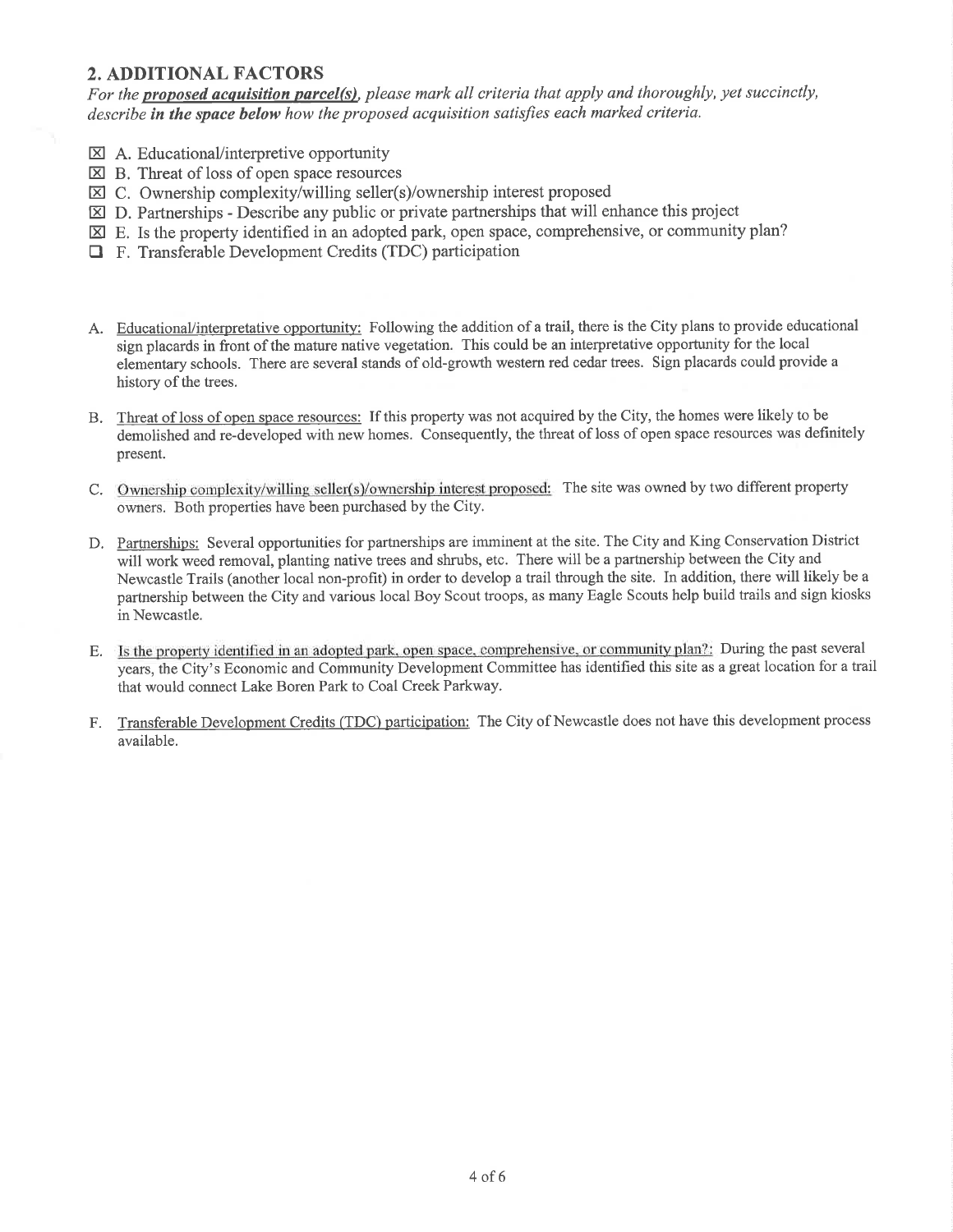#### 3. STEWARDSHIP AND MAINTENANCE

How will the property be stewarded and maintained? Does the property lend itself to volunteer stewardship opportunities? How will ongoing stewardship and maintenance efforts be funded?

The property will be stewarded and maintained by the City of Newcastle, specifically the City's Public Works Department. The PW Department has a maintenance division with six full time employees and is augmented by summer seasonal maintenance workers. Volunteer opportunities by the community for this site will be encouraged. Much of the site has been overtaken by Himalayan blackberry and knotweed. The City partners with the Weed Warriors (WW) (www.newcastleweedwarriors.org), a local non-profit agency, who remove invasive plants, restore degraded environments and foster a responsibility to public areas. The WW and their volunteers have provided nearly 8,000 hours of community service on projects in Newcastle. The WW would be called upon to help remove the non-native invasive vegetation and restore the environment to its historic native conditions. The City also partners with Newcastle Trails (NT) (www.newcastletrails.org), a local non-profit agency, who helps build and maintain trails in Newcastle. Thousands of volunteer hours have been provided by NT to build and maintain trails in Newcastle. NT would help build a trail on the site. NT is invaluable in trail routing, trail construction methods, and soliciting volunteers. Stewardship and maintenance efforts would be funded through the City Public Works Operating Fund. The construction of the trail project is anticipated to be included with the plarured Lake Boren Park Master Plan improvements (P-022). Alternately the construction could be funded through the annual Trails Acquisition and Development Program (P-005) which typically has an arurual budget of \$40,000/year.

### 4. PROJECT BUDGET

| 1) TOTAL CFT APPLICATION AMOUNT <sup><i>a</i></sup> | CFT: \$200,000 |
|-----------------------------------------------------|----------------|
| 2) TOTAL PEL APPLICATION AMOUNT <sup>b</sup>        | PEL: N/A       |

<sup>a</sup> Allowable CFT acquisition costs (Ordinance 14714): The disbursement of funds shall be made only for capital project expenditures that include costs of acquiring real property, including interests in real property, and the following costs: the cost of related relocation of eligible occupants, cost of appraisal, cost of appraisal review, costs of title insurance, closing costs, pro rata real estate taxes, recording fees, compensating tax, hazardous waste substances reports, directly related staff costs and related legal and administrative costs, but shall not include the cost of preparing applications for conservation futures funds.<br> ${}^{b}$ King County projects only, if applicable.

#### Estimation of property value:

Briefly note how land values have been estimated (i,e,, appraisal, property tax assessment, asking price, letter of value or other means).

| <b>PROJECT COSTS</b>                                   | ESTIMATED DOLLAR AMOUNT OR RANGE                 |
|--------------------------------------------------------|--------------------------------------------------|
| Total property interest value                          | \$400,000 (Moore parcel)                         |
| Title and appraisal work                               | S <sub>0</sub>                                   |
| Closing, fees, taxes                                   | S <sub>0</sub>                                   |
| Relocation                                             | $\boldsymbol{\mathsf{s}}\boldsymbol{\mathsf{0}}$ |
| Hazardous waste reports                                | \$0                                              |
| Directly related staff, administration and legal costs | \$0                                              |
| Total Project Costs (CFT and other funds)              | \$400,000                                        |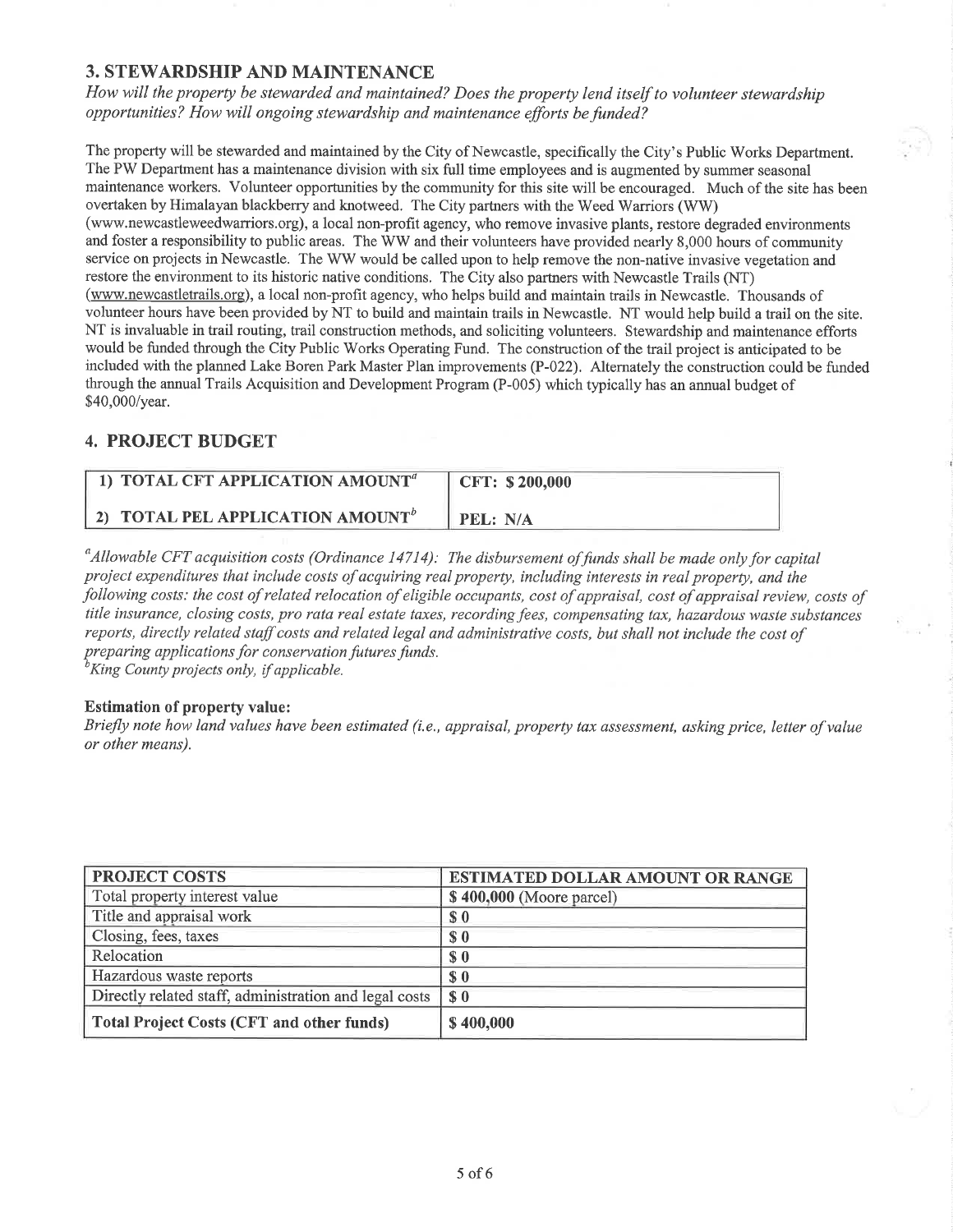| <b>MATCHING FUNDS: Existing Sources</b><br>(CFT can only provide a maximum of 50% of anticipated<br>project costs) | <b>DATE</b><br>(Expended or Committed) | <b>DOLLAR AMOUNT</b><br>(Expended or Committed) |
|--------------------------------------------------------------------------------------------------------------------|----------------------------------------|-------------------------------------------------|
| City of Newcastle, CIP Project S-031                                                                               | $2/1/2016$ (Moore)                     | \$200,000                                       |
|                                                                                                                    |                                        |                                                 |
|                                                                                                                    |                                        |                                                 |
| <b>Total CFT Funds Previously Received</b><br><b>This Project</b>                                                  |                                        | \$256,000                                       |
| <b>Total Matching Funds and Past CFT Funds</b><br><b>Currently Identified</b>                                      |                                        | \$456,000                                       |
| <b>Unidentified Remaining Match Need</b>                                                                           |                                        | \$200,000                                       |

#### Unidentified remaining match need: What funds are anticipated and what is the time frame?

The unidentified remaining match need will be used to reimburse the SWM Fund for the higher than anticipated property acquisition costs.

#### 5. IN-KIND CONTRIBUTIONS FROM PARTNERSHIPS

| <b>Brief Activity Description</b>         | <b>Dollar Value of</b><br>In-kind<br><b>Contribution</b> | <b>Status</b><br>(Completed or Proposed) | <b>Activity Date Range</b><br>(Completion Date or Proposed<br>Completion Date) |
|-------------------------------------------|----------------------------------------------------------|------------------------------------------|--------------------------------------------------------------------------------|
| Weed removal, planting of native<br>trees | \$15,000 estimate                                        | Proposed                                 | 2016-2017                                                                      |
| Trail construction                        | \$30,000 estimate                                        | Proposed                                 | 2016-2017                                                                      |
|                                           |                                                          |                                          |                                                                                |
| <b>TOTAL</b>                              | \$45,000                                                 |                                          |                                                                                |

### 6. ATTACHED MAPS (*Two maps are now required: 1) site map and 2) general location map; you* may also include one additional map, aerial photo or site photo)

8 1/2 x 11" maps are preferred, but 11 x 17" is acceptable if folded and hole-punched for insertion into a three-ring binder.

Site Map that shows the following:

- Each parcel proposed for acquisition in yellow or distinct shading and an indication of any parcel proposed for less than  $\bullet$ fee simple acquisition, such as a conservation easement;
- Location of any proposed development to the site such as parking, trails or other facilities;  $\bullet$
- Location of any proposed site restoration;  $\bullet$
- Existing adjacent public (local, state or federal) parks or open spaces labeled and shown in dark green or distinct  $\bullet$ shading.

Location Map that shows the following:

- Other permanently protected open spaces (private, non-profit, institutional, etc.) shown in light green or distinct shading;  $\bullet$
- Major water courses such as creeks, rivers, lakes or wetlands;  $\bullet$
- Major roads, arterial roads or regional trails.  $\bullet$
- Map scale: This map should show approximately a ten-mile radius around the proposed acquisition(s).  $\bullet$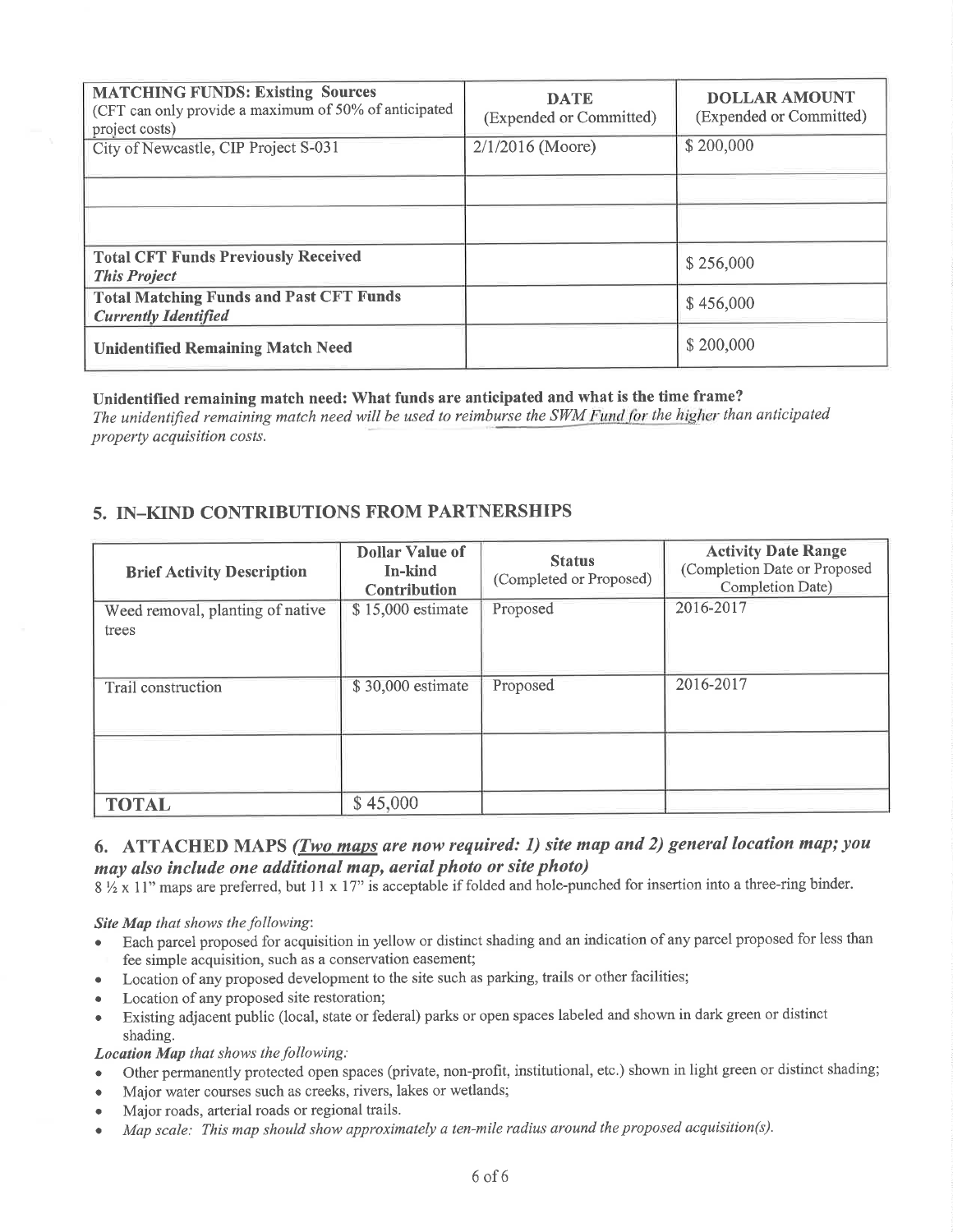